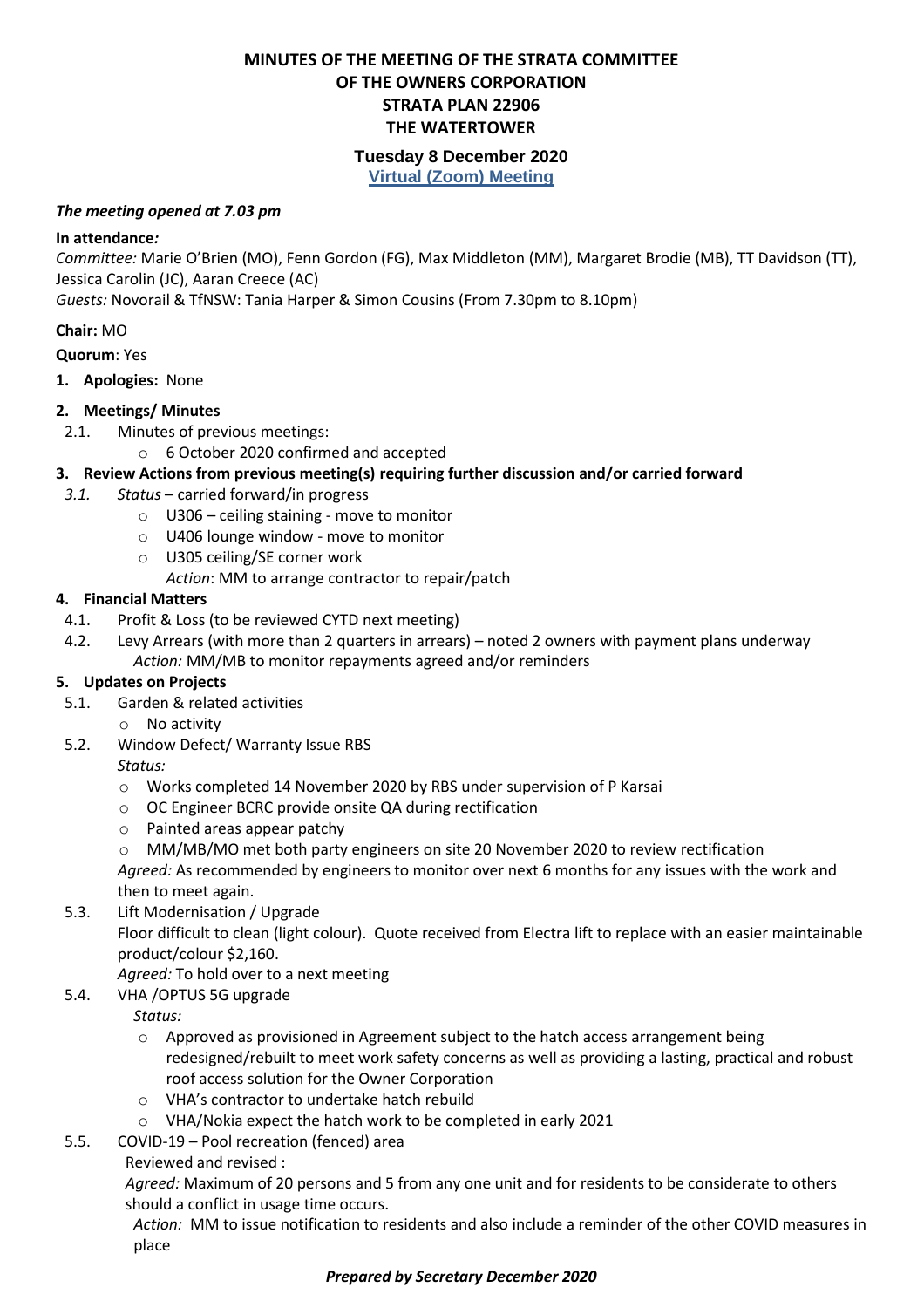# 5.6. Station Upgrade (Transport for NSW)

*Meetings:*

o *Guests* invited: to discuss the next steps and other related matters were:Tania Harper from Novorail (alliance partner with TfNSW) – Tania heads up Community & Stakeholder Engagement for the construction phase and Simon Cousins from TfNSW - Engagement Manager Customer Technology and Services for most preliminary and ongoing phases.

*Dilapidation:*

o Pre-*works* dilapidation assessment of north facing apartments (and any others requested directly by owners) to be undertaken by Novorail.

*Action*: MM to facilitate in collaboration with Novorail representatives.

## *Construction Work:*

*Noted*: Commencement of major works subject to NSW Planning green light (expected mid-December)

*Other*: Novorail Requested time-lapse camera to be placed on our façade to record construction – yet to be decided based on location and access, etc.

- 5.7. External Window Cleaning
	- o Scheduled for 14-15-16 December (\$10K)
		- *Action:* MM to notify and facilitate access to workers via roof and various apartments, etc.
- 5.8. Security measures for parcel deliveries

"*GroundFloorDelivery"* proposal/quote considered to implement electronic parcel collection box arrangements in order to reduce unauthorised building access, provide residents security and remove temptation for occasional parcel pilfering and eliminate untidy lobby. Upfront \$13K plus delivery \$500 plus \$200 per month ongoing.

*Agreed:* To accept quote and procure parcel kiosk and modify entrance wall to accommodate the boxes. *Action:* MM to arrange entrance wall to be modified/prepared and power installed in readiness for parcel box installation.

5.9. Atrium work

*Status:* 

o No action to be c/f to 2021.

## **6. Building Management & Maintenance**

*6.1.* Lobby door jamming

*Status:* Door removed and to be replaced

*Action*: MM to arrange for replacement door

# **7. Strata Administration & Compliance**

- 7.1. Fire Safety Measures and Upgrades
	- *Completed*:
		- o Replace fire panel completed / Install outward facing Mimic panel (\$9K)
		- o Other compliance works completed
		- o Sprinkler pump system upgraded/completed (\$12K)
- 7.2. Lighting upgrade and other measures outcome
	- *Noted*: further significant electricity and greenhouse gas emission savings (incremental savings increased from 28% in August to 44% in November 2020)

# **8. Other incidents/activities/complaints, etc.**

- 8.1. 24/8/20: letter of complaint concerning neighbour slamming adjacent front door *Noted:*
	- o MM spoke to alleged offender about the letter
	- o MM received text response from alleged offender claiming harassment *Noted:*
	- $\circ$  Alleged offenders subsequently moved out of the building– incident now closed.

# **9. Inward correspondence received (not previously covered or in pipeline) requiring review/decisions/noting**

9.1. Unit 4 – renovation (extensive) request and notification

Owner met some members of Committee on site and discussed changes and concerns. *Noted*: Owner agreed to comply with requirements relating to noise insulation, window/door colour, location of laundry and keep neighbours in the loop re project timing and disruption.

- 9.2. Unit 109 notification of minor internal renovation noted.
- 9.3. Unit 502 notification re implementation of bifold doors to balcony in terms of the by law accepted.
- 9.4. Unit 112 notification of renovation set for January 2021 noted.

# **10. Other matters (if raised/received/noted at meeting)**

## *Prepared by Secretary December 2020*